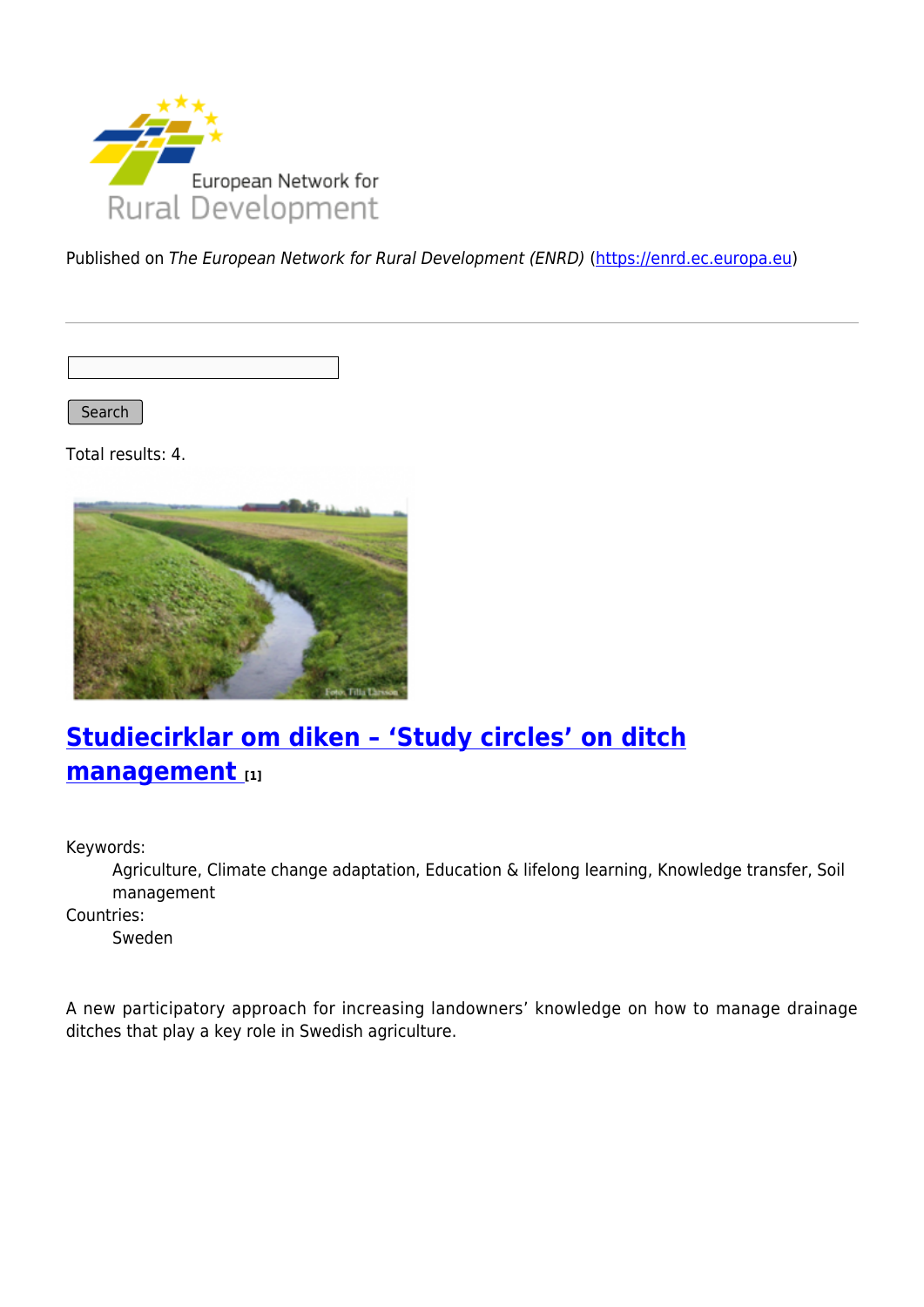

## **[Klimatkollen i Greppa Näringen – Sweden offers farmers free](https://enrd.ec.europa.eu/projects-practice/klimatkollen-i-greppa-naringen-sweden-offers-farmers-free-tailored-advice-climate_en) [tailored advice on climate change](https://enrd.ec.europa.eu/projects-practice/klimatkollen-i-greppa-naringen-sweden-offers-farmers-free-tailored-advice-climate_en) [2]**

Keywords:

Advisory services, Agriculture, Climate, GHG & ammonia emissions, Information & promotion activities, Rural Inspiration Awards: nominees

Countries:

Sweden

Targeted advice on climate mitigation actions for individual farms provides farmers with consultant support to effectively reduce greenhouse gas emissions.



## **[Optimising catch crops in arable farming in Austria](https://enrd.ec.europa.eu/projects-practice/optimising-catch-crops-arable-farming-austria_en) [3]**

Keywords:

Agriculture, Cooperation, Environmental sustainability, Soil management Countries:

Austria

Set up an operational group to test different practices for optimal catch crop management and assess their efficiency in reducing nitrogen and carbon emissions.